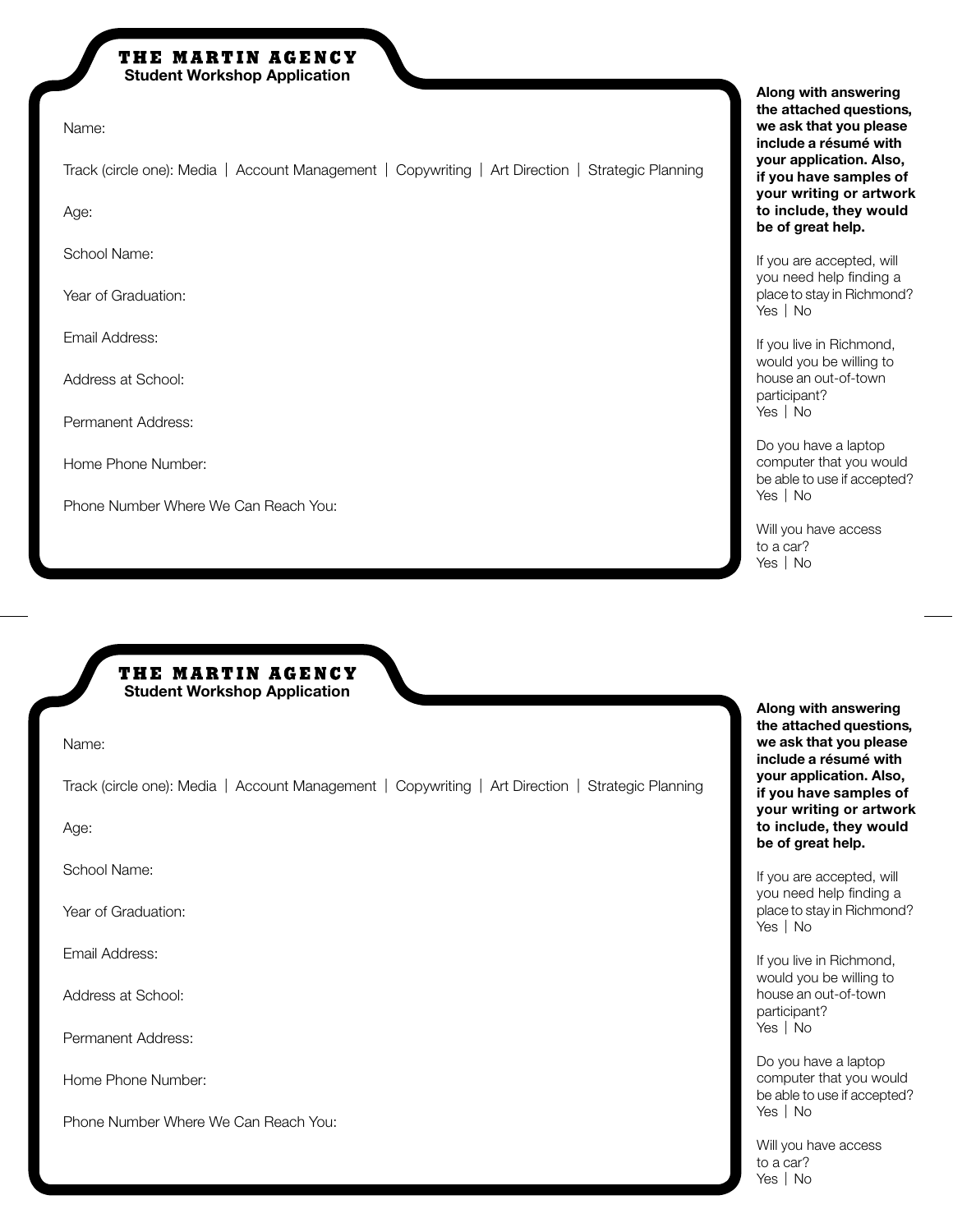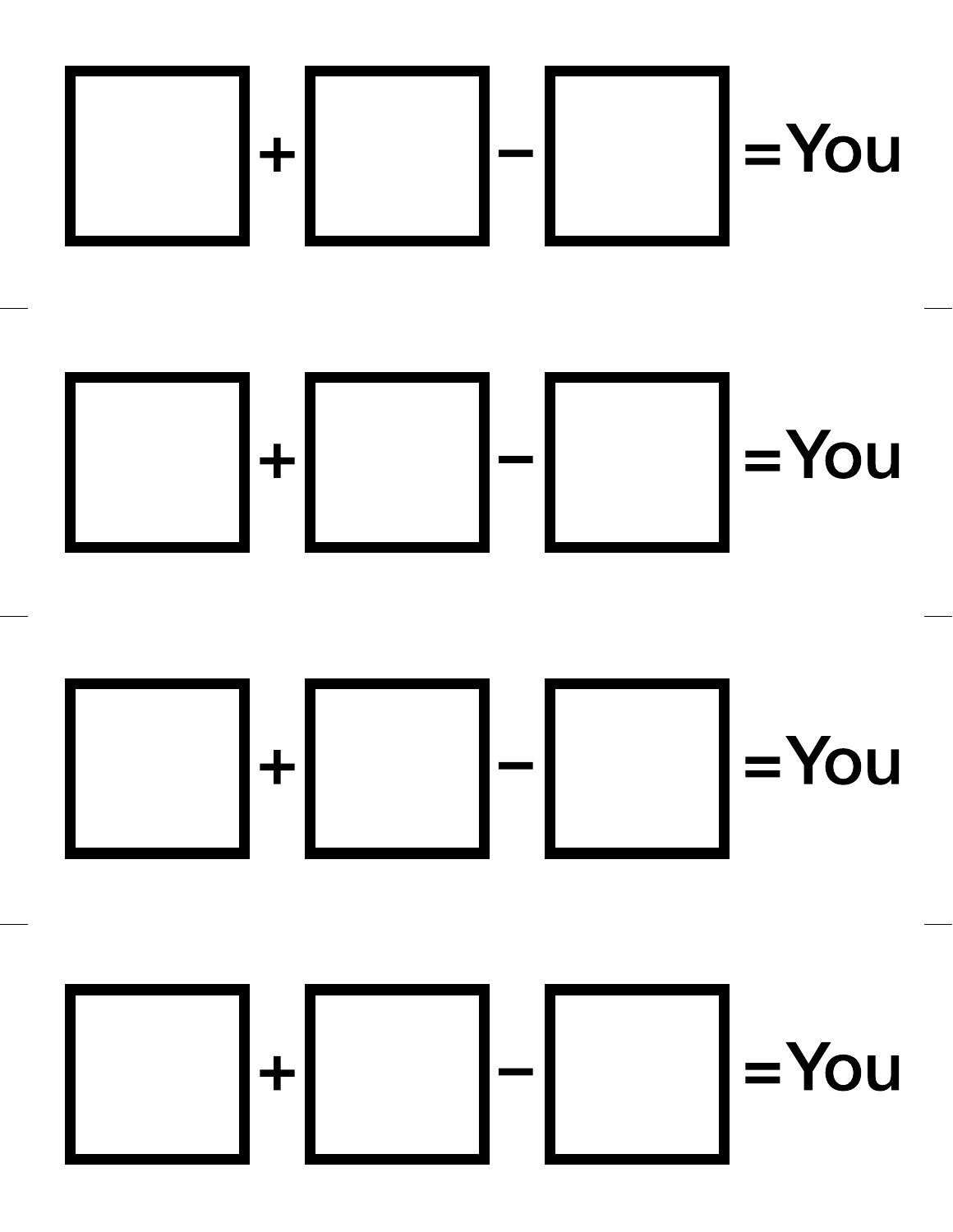You're a lawyer who specializes in defending clowns. What's on your car's vanity license plate?

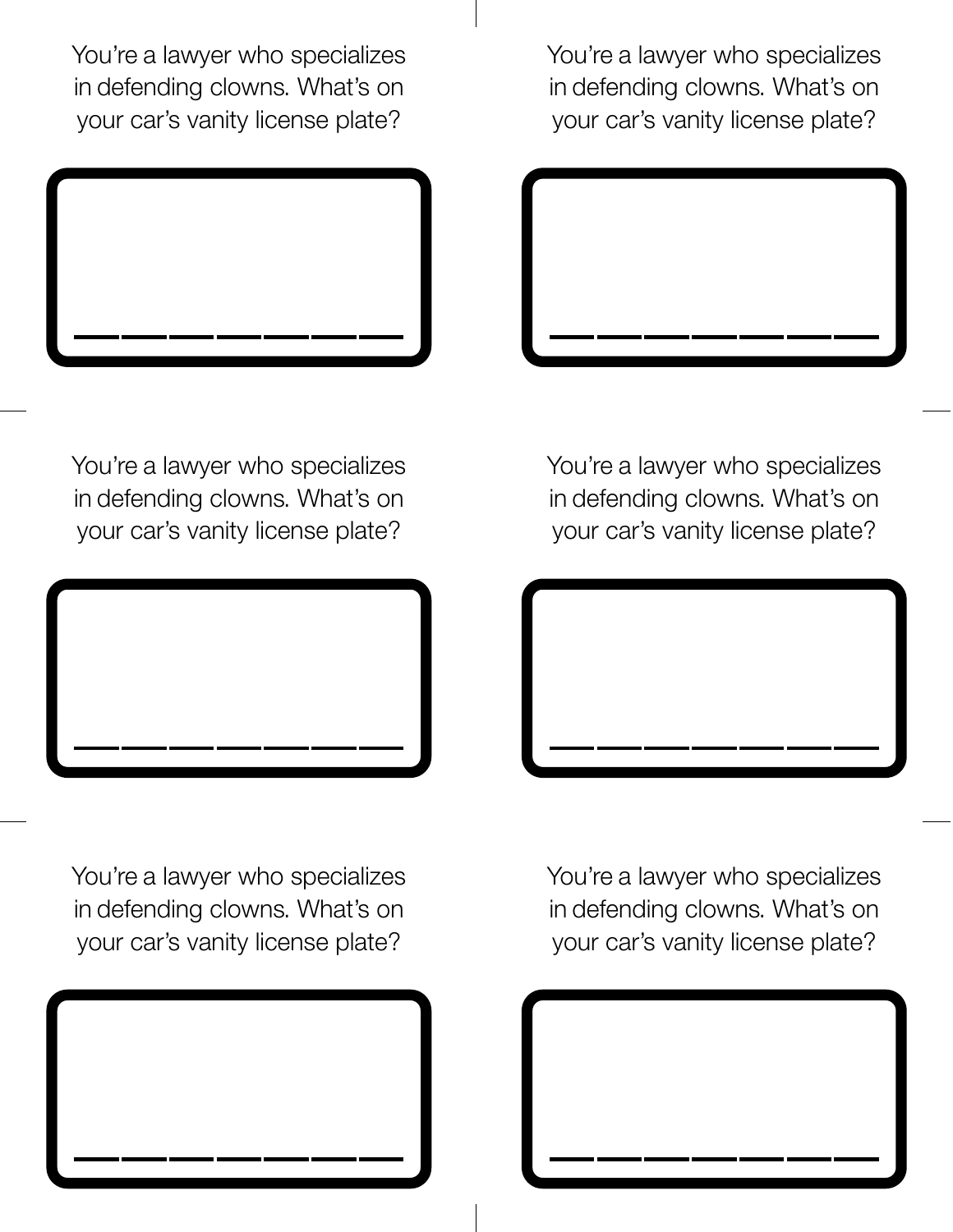

Write a story using the following words as they appear. **Write a story using the following words as they appear.**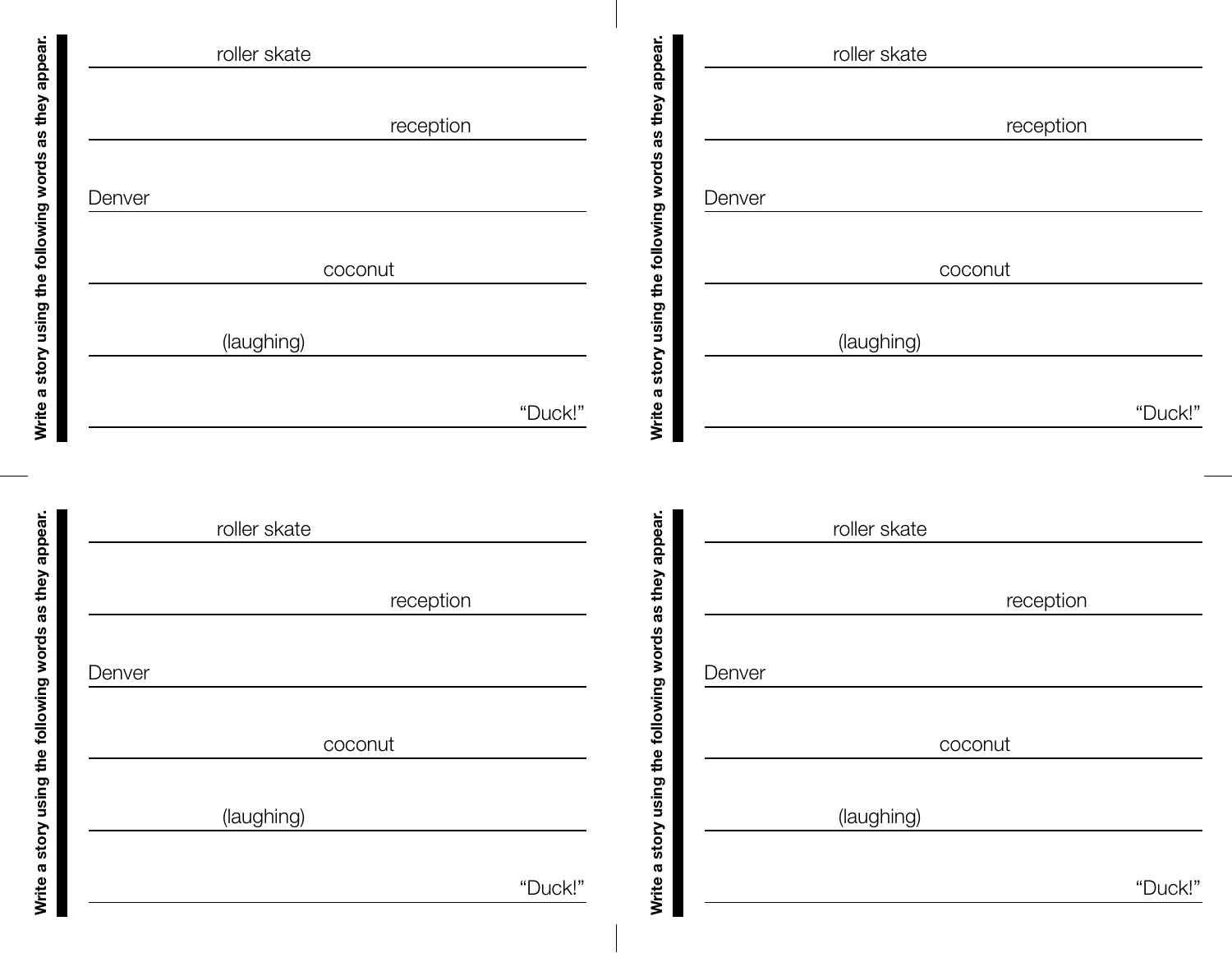

You're going to be awarded a trophy for your life accomplishments. What is it for? Finish the drawing.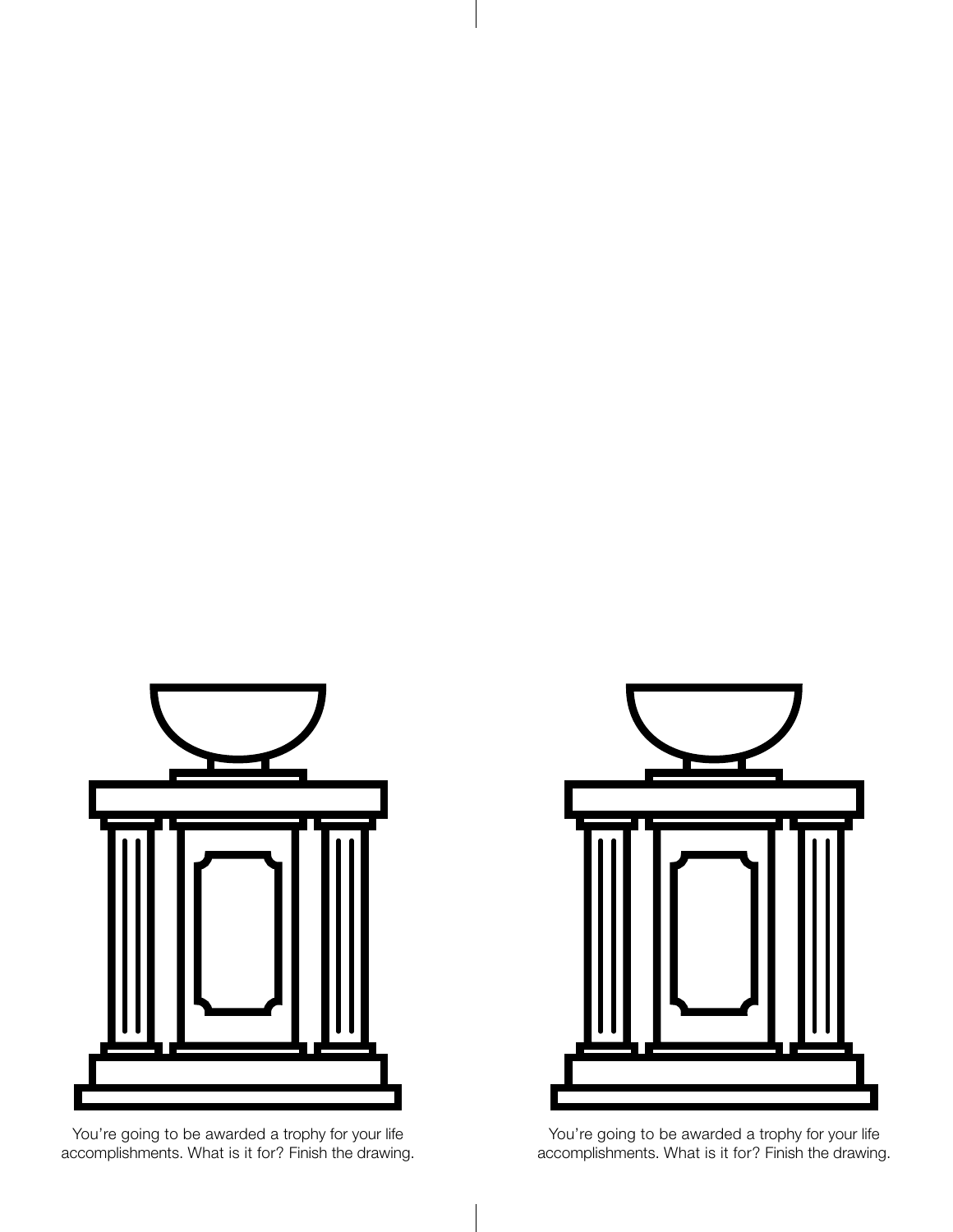Yhy is a tomato a fruit?

Why is a tomato a vegetable?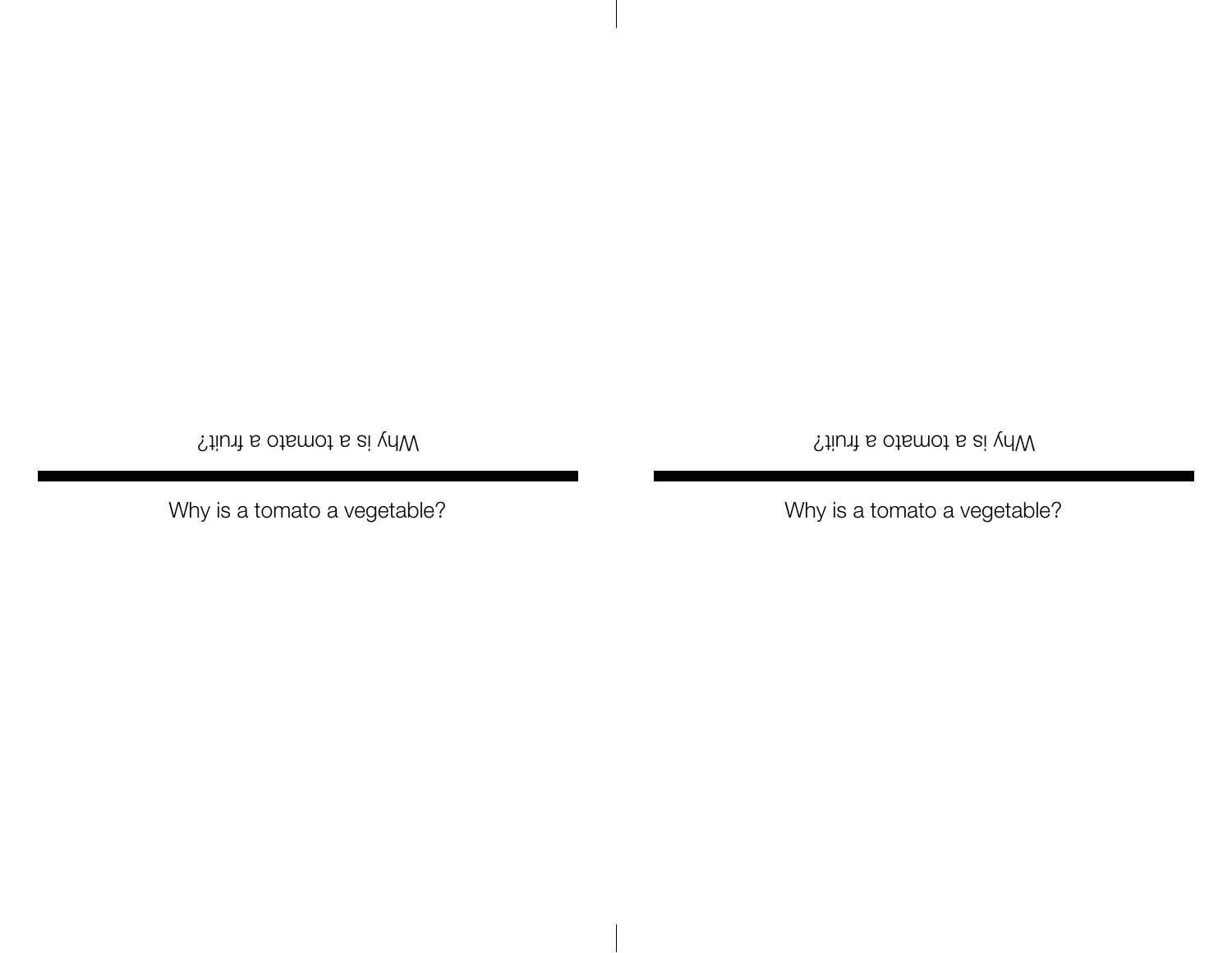

Fill in the blanks.